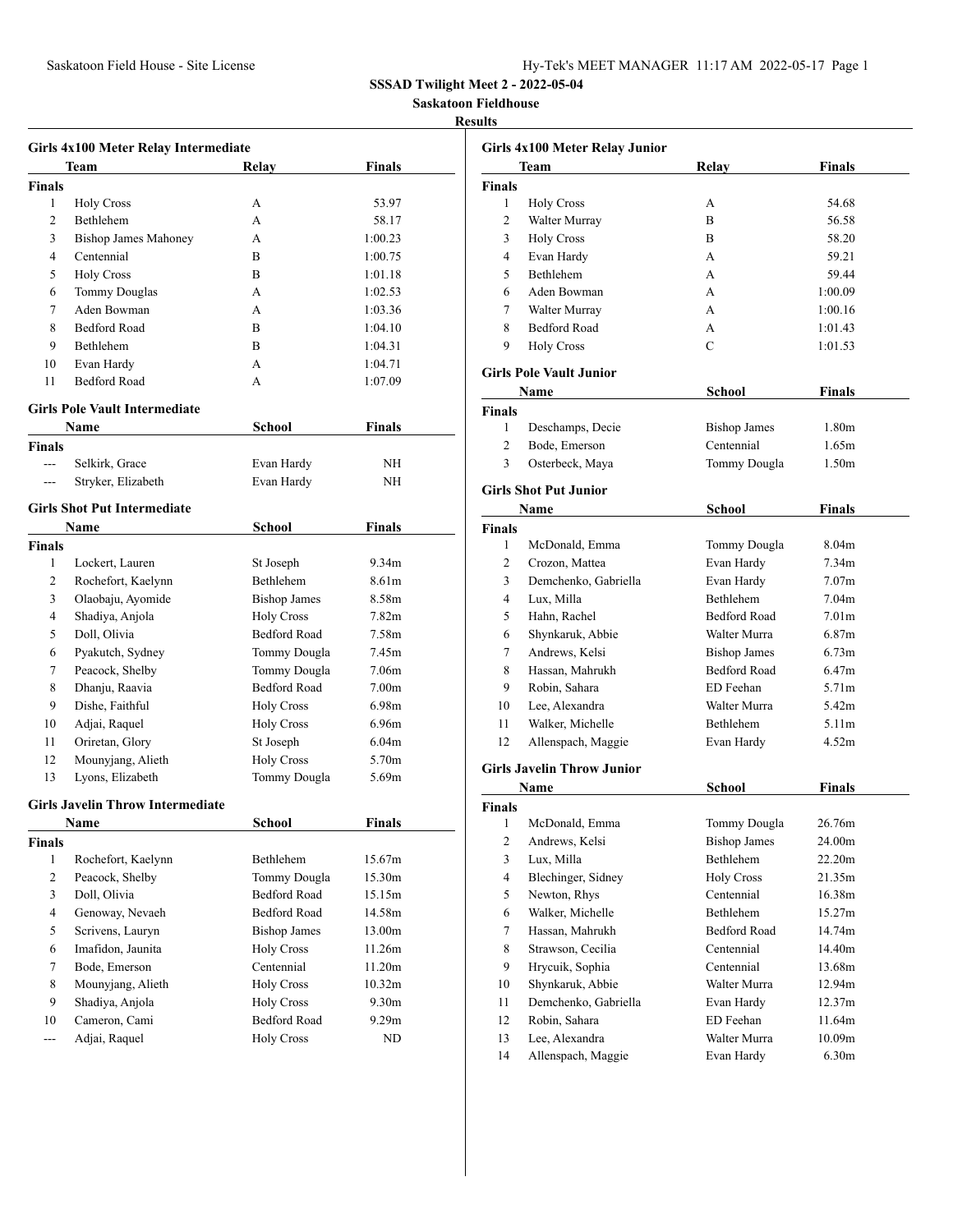**Saskatoon Fieldhouse Resul** 

### **Girls 3000 Meter Run Int Jnr Senior Name** School **Finals Finals** Lewans, Alexis Holy Cross 12:49.60 Nemeth, Eszter Walter Murra 12:50.56 Helgason, Kaitlyn Walter Murra 13:21.10 Hilderman, Caley Marion Graha 13:33.34 Kuntz, Sydnee Centennial 14:02.41 Peace, Abby Centennial 14:02.55 7 Maier, Amelia Centennial 14:06.10 Codling, Jayda Holy Cross 14:08.01 9 Hahn, Rachel Bedford Road 14:08.64 10 Davies, Megan Holy Cross 14:11.03 Dallaire, Serena Walter Murra 14:13.10 12 Hanson, Sophia Holy Cross 14:22.54 Shirtliffe, Farren Holy Cross 14:23.95 Crump, Josie St Joseph 14:24.78 Govender, Revanya Aden Bowman 14:24.96 16 Guenther, Micah Bishop James 14:50.75 Mack, Jaelyn Walter Murra 14:56.32 Rainville, Georgia Marion Graha 15:05.50 19 Prokop, Charli St Joseph 15:15.72 20 Friesen, Thea Tommy Dougla 15:23.07 21 Dillman, Riane Mount Royal 15:48.77 Ojo, Daniella St Joseph 15:49.22 Do, Linda Bethlehem 16:23.85 Cayabyob, Katelyn Holy Cross 17:05.49 --- Dillman, Bailee Mount Royal DNF --- Lamont, Klaire Holy Cross DNF **Girls 4x100 Meter Relay Senior Team Relay Finals Finals** St Joseph A 51.46 Aden Bowman A 53.58 Holy Cross C 54.04 Bishop James Mahoney A 55.63

| 5      | Centennial                             | А     | 55.98         |  |
|--------|----------------------------------------|-------|---------------|--|
| 6      | St Joseph                              | B     | 56.22         |  |
| 7      | <b>Tommy Douglas</b>                   | A     | 56.77         |  |
| 8      | Marion Graham                          | A     | 57.06         |  |
| 9      | Walter Murray                          | A     | 57.57         |  |
| 10     | Centennial                             | B     | 57.85         |  |
| 11     | <b>Holy Cross</b>                      | A     | 57.99         |  |
| 12     | Bethlehem                              | A     | 59.72         |  |
| 13     | Mount Royal                            | A     | 1:01.92       |  |
| 14     | Walter Murray                          | B     | 1:02.33       |  |
| 15     | <b>Tommy Douglas</b>                   | B     | 1:02.35       |  |
|        | <b>Girls 1600 Sprint Medley Senior</b> |       |               |  |
|        | <b>Team</b>                            | Relav | <b>Finals</b> |  |
| Finals |                                        |       |               |  |
| 1      | <b>Holy Cross</b>                      | C     | 3:06.91       |  |
| 2      | Centennial                             | B     | 3:12.70       |  |
| 3      | Walter Murray                          | D     | 3:16.41       |  |

| ults               |                                     |                                   |                   |  |  |
|--------------------|-------------------------------------|-----------------------------------|-------------------|--|--|
| 4                  | Walter Murray                       | С                                 | 3:18.71           |  |  |
| 5                  | <b>Tommy Douglas</b>                | А                                 | 3:21.68           |  |  |
| 6                  | Walter Murray                       | В                                 | 3:22.54           |  |  |
| 7                  | <b>Holy Cross</b>                   | В                                 | 3:28.87           |  |  |
| 8                  | Walter Murray                       | E                                 | 3:34.70           |  |  |
| 9                  | Bethlehem                           | В                                 | 3:37.68           |  |  |
| 10                 | Bethlehem                           | C                                 | 4:02.88           |  |  |
| ---                | Walter Murray                       | A                                 | NT                |  |  |
| $- - -$            | Centennial                          | A                                 | NT                |  |  |
|                    | Marion Graham                       | А                                 | NT                |  |  |
|                    | Evan Hardy                          | A                                 | NT                |  |  |
|                    | Aden Bowman                         | A                                 | NT                |  |  |
|                    | Bethlehem                           | A                                 |                   |  |  |
| ---                |                                     |                                   | NT                |  |  |
| ---                | <b>Holy Cross</b>                   | А                                 | NT                |  |  |
|                    | <b>Girls Pole Vault Senior</b>      |                                   |                   |  |  |
|                    | Name                                | School                            | <b>Finals</b>     |  |  |
| <b>Finals</b>      |                                     |                                   |                   |  |  |
| 1                  | Stone, Kiara                        | St Joseph                         | 2.25m             |  |  |
| 2                  | Kozak, Karys                        | <b>Bishop James</b>               | J1.95m            |  |  |
| 3                  | Tosh, Erin                          | Walter Murra                      | J1.95m            |  |  |
| 4                  | Bryce, Kiah                         | Evan Hardy                        | J1.65m            |  |  |
| 4                  | Tanjusay, Adrianne                  | Tommy Dougla                      | J1.65m            |  |  |
| 6                  | Heggstrom, Hannah                   | Tommy Dougla                      | J1.65m            |  |  |
| 7                  | Gerwing, Jenna                      | St Joseph                         | J1.65m            |  |  |
| 8                  | Tchokonte-Deudjeu, Nahema-          | St Joseph                         | 1.50m             |  |  |
| ---                | Nachtegaele, Ella                   | St Joseph                         | NH                |  |  |
|                    |                                     |                                   |                   |  |  |
|                    |                                     |                                   |                   |  |  |
|                    | <b>Girls Shot Put Senior</b>        |                                   |                   |  |  |
|                    | Name                                | School                            | <b>Finals</b>     |  |  |
| <b>Finals</b><br>1 |                                     |                                   | 8.61m             |  |  |
| 2                  | Wiggins, Kadence                    | Evan Hardy<br>Aden Bowman         | 8.29m             |  |  |
| 3                  | Kucey, Jill                         |                                   | 7.99m             |  |  |
| 4                  | Nachtegaele, Ella                   | St Joseph                         | 7.96m             |  |  |
| 5                  | Ginther, Ryleigh<br>Baerwald, Ella  | <b>Bishop James</b>               | 7.84m             |  |  |
| 6                  | Wall, Kenzie                        | <b>Holy Cross</b>                 | 7.70 <sub>m</sub> |  |  |
|                    |                                     | Mount Royal                       | 7.47m             |  |  |
| 7                  | Chaya, Rumbi                        | St Joseph                         |                   |  |  |
| 8                  | Abiodua-Ayeni, Molayo               | <b>Holy Cross</b>                 | 7.46m             |  |  |
| 9                  | Matias, Andrea                      | Bethlehem                         | 7.40m             |  |  |
| 10                 | Hrycuik, Katya                      | Centennial                        | 7.05 <sub>m</sub> |  |  |
| 11                 | Renneberg, Ashlyn                   | St Joseph                         | 7.03 <sub>m</sub> |  |  |
| 12                 | Pitchko, Zoey                       | Bethlehem                         | 6.97 <sub>m</sub> |  |  |
| 13                 | Baker, Emma                         | Aden Bowman                       | 6.89 <sub>m</sub> |  |  |
| 13                 | Gerwing, Jenna                      | St Joseph                         | 6.89m             |  |  |
| 15                 | Schneider, Jackie                   | <b>Holy Cross</b>                 | 6.87 <sub>m</sub> |  |  |
| 16                 | Wilk, Callie                        | Evan Hardy                        | 6.81 <sub>m</sub> |  |  |
| 17                 | Guselle, Meredith                   | Tommy Dougla                      | 6.67m             |  |  |
| 18                 | Volk, Jacey                         | Bethlehem                         | 6.20 <sub>m</sub> |  |  |
| 19                 | Falcao, Ana                         | Evan Hardy                        | 6.05m             |  |  |
| 20                 | Fenty, Jennifer                     | Aden Bowman                       | 5.67m             |  |  |
| 21                 | Twagilimana, Emmanuella             | Evan Hardy                        | 5.43m             |  |  |
| 22                 | Kugler-Spayson, Ellyn               | Bethlehem                         | 5.25m             |  |  |
| 23<br>24           | Tanjusay, Adrianne<br>Spark, Kailey | Tommy Dougla<br><b>Holy Cross</b> | 5.22m<br>5.16m    |  |  |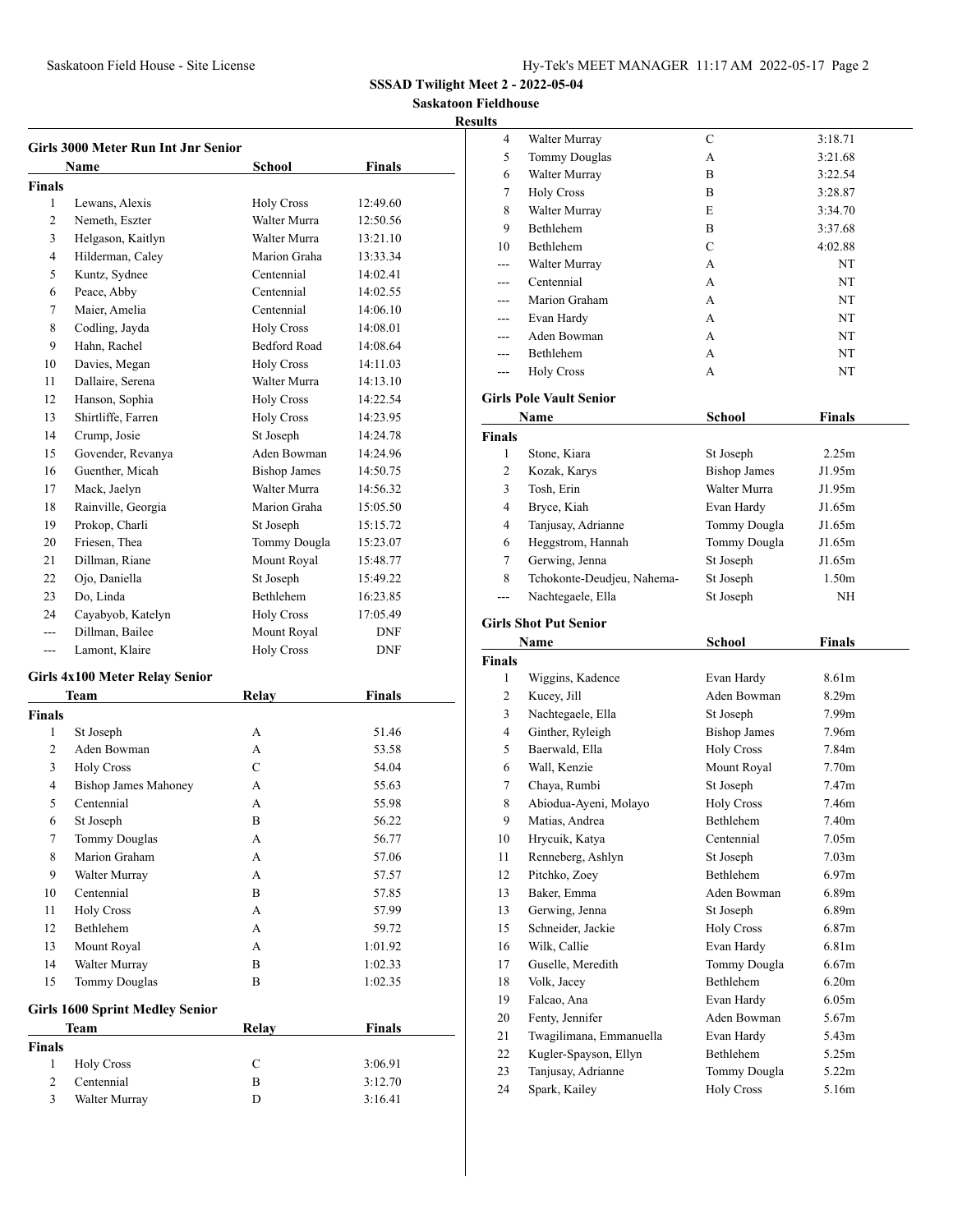**Saskatoon Fieldhouse**

**Results**

| <b>Girls Javelin Throw Senior</b> |                                                                                     |                     |                   |  |  |
|-----------------------------------|-------------------------------------------------------------------------------------|---------------------|-------------------|--|--|
|                                   | Name                                                                                | School              | Finals            |  |  |
| <b>Finals</b>                     |                                                                                     |                     |                   |  |  |
| 1                                 | Kucey, Jill                                                                         | Aden Bowman         | 22.65m            |  |  |
| 2                                 | Allcock, Emily                                                                      | <b>Bedford Road</b> | 20.44m            |  |  |
| 3                                 | Ginther, Ryleigh                                                                    | <b>Bishop James</b> | 19.72m            |  |  |
| 4                                 | Schneider, Jackie                                                                   | <b>Holy Cross</b>   | 19.62m            |  |  |
| 5                                 | Gerwing, Jenna                                                                      | St Joseph           | 19.45m            |  |  |
| 6                                 | Nachtegaele, Ella                                                                   | St Joseph           | 18.87m            |  |  |
| 7                                 | Morin, Meghan                                                                       | Bethlehem           | 18.50m            |  |  |
| 8                                 | Wiggins, Kadence                                                                    | Evan Hardy          | 18.48m            |  |  |
| 9                                 | Renneberg, Ashlyn                                                                   | St Joseph           | 17.52m            |  |  |
| 10                                | Sohnchen, Lindsay                                                                   | Mount Royal         | 16.84m            |  |  |
| 11                                | Volk, Jacey                                                                         | Bethlehem           | 16.70m            |  |  |
| 12                                | Wilk, Callie                                                                        | Evan Hardy          | 16.50m            |  |  |
| 13                                | Kalnicki, Emily                                                                     | Bethlehem           | 15.95m            |  |  |
| 14                                | Pitchko, Zoey                                                                       | <b>Bethlehem</b>    | 13.85m            |  |  |
| 15                                | Kuhanga, Favour                                                                     | Tommy Dougla        | 13.33m            |  |  |
| 16                                | Kugler-Spayson, Ellyn                                                               | Bethlehem           | 12.87m            |  |  |
| 17                                | Pokoyoway, Teaghan                                                                  | <b>Holy Cross</b>   | 12.32m            |  |  |
| 18                                | Baerwald, Ella                                                                      | <b>Holy Cross</b>   | 11.80m            |  |  |
| 19                                | Fenty, Jennifer                                                                     | Aden Bowman         | 11.40m            |  |  |
| 20                                | Spark, Kailey                                                                       | <b>Holy Cross</b>   | 7.00 <sub>m</sub> |  |  |
|                                   | <b>Boys 3000 Meter Run Intermediate</b>                                             |                     |                   |  |  |
|                                   | Name                                                                                | School              | Finals            |  |  |
| <b>Finals</b>                     |                                                                                     |                     |                   |  |  |
| 1                                 | Daba, Yerosen                                                                       | <b>Holy Cross</b>   | 10:25.62          |  |  |
| 2                                 | English, Alistair                                                                   | Walter Murra        | 10:56.86          |  |  |
| 3                                 | Trejo Monroy, Meteo                                                                 | Aden Bowman         | 10:58.53          |  |  |
| 4                                 | Friesen, Bennett                                                                    | Walter Murra        | 10:58.80          |  |  |
| 5                                 | Farthing, Graham                                                                    | Evan Hardy          | 10:58.81          |  |  |
| 6                                 | Amundson, Severin                                                                   | Walter Murra        | 11:05.12          |  |  |
| 7                                 | Dodge, Preston                                                                      | St Joseph           | 11:06.25          |  |  |
| 8                                 | Whittet, Arnold                                                                     | Evan Hardy          | 11:26.78          |  |  |
| 9                                 | Shaw, Maddox                                                                        | <b>Bishop James</b> | 11:28.03          |  |  |
| 10                                | McCumber, Bennett                                                                   | Walter Murra        | 11:33.25          |  |  |
| 11                                | Horbach, Teegan                                                                     | <b>Holy Cross</b>   | 11:38.98          |  |  |
| 12                                | Stewart, Gavin                                                                      | Centennial          | 11:40.09          |  |  |
| 13                                | Loshack, Eastan                                                                     | Aden Bowman         | 11:41.66          |  |  |
| 14                                | Nightengale, Luke                                                                   | <b>Bishop James</b> | 11:48.49          |  |  |
| 15                                | Frank, Boden                                                                        | <b>Holy Cross</b>   | 11:48.65          |  |  |
| 16                                | Ross, Beau                                                                          | Bethlehem           | 12:15.40          |  |  |
| 17                                | Patterson, Connor                                                                   | Aden Bowman         | 12:21.96          |  |  |
| 18                                | Dubiel, Landon                                                                      | <b>Bethlehem</b>    | 12:29.83          |  |  |
| 19                                | Weldemika, Henok                                                                    | Bethlehem           | 12:40.83          |  |  |
| ---                               | Wolsworth, Rocky                                                                    | Walter Murra        | DNF               |  |  |
| ---                               | Siqueira, Joseph                                                                    | Centennial          | DNF               |  |  |
| ---                               | Lopez, Josh                                                                         | St Joseph           | DNF               |  |  |
| ---                               | Gyurik, Kevin                                                                       | Marion Graha        | DNF               |  |  |
|                                   |                                                                                     |                     |                   |  |  |
|                                   | <b>Boys 4x100 Meter Relay Intermediate</b><br><b>Relay</b><br><b>Finals</b><br>Team |                     |                   |  |  |

1 Bethlehem A 49.02

**Finals**

| 2             | <b>Tommy Douglas</b>                | А                   | 51.69              |  |
|---------------|-------------------------------------|---------------------|--------------------|--|
| 3             | Saskatoon Christ                    | A                   | 52.01              |  |
| 4             | Aden Bowman                         | A                   | 52.14              |  |
| 5             | Mount Royal                         | A                   | 52.38              |  |
| 6             | <b>Bishop James Mahoney</b>         | A                   | 52.53              |  |
| 7             | St Joseph                           | A                   | 53.23              |  |
| 8             | Marion Graham                       | A                   | 53.89              |  |
| 9             | Centennial                          | A                   | 54.02              |  |
| 10            | <b>Bedford Road</b>                 | A                   | 55.00              |  |
| 11            | Walter Murray                       | B                   | 56.69              |  |
|               |                                     |                     |                    |  |
|               | <b>Boys Pole Vault Intermediate</b> |                     |                    |  |
|               | Name                                | School              | <b>Finals</b>      |  |
| <b>Finals</b> |                                     |                     |                    |  |
| 1             | Sembalerus, Takis                   | Walter Murra        | 2.20 <sub>m</sub>  |  |
| 1             | Adeleke, Justus                     | St Joseph           | 2.20 <sub>m</sub>  |  |
| 3             | Dueck, Jeremy                       | <b>Bishop James</b> | 2.05 <sub>m</sub>  |  |
| 4             | Chatterson, Beck                    | Evan Hardy          | 1.90 <sub>m</sub>  |  |
| ---           | Chowdhury, Argho                    | Centennial          | NH                 |  |
|               | <b>Boys Shot Put Intermediate</b>   |                     |                    |  |
|               | Name                                | <b>School</b>       | <b>Finals</b>      |  |
| <b>Finals</b> |                                     |                     |                    |  |
| 1             | Saw, Theo                           | Mount Royal         | 12.03m             |  |
| 2             | Sial, Huzaifa                       | <b>Holy Cross</b>   | 11.80m             |  |
| 3             | Higgs, Kaleb                        | Evan Hardy          | 11.12m             |  |
| 4             | Creighton, Greyson                  | Centennial          | 10.01 <sub>m</sub> |  |
| 5             | Ewejobi, Raphael                    | St Joseph           | 9.96m              |  |
| 6             | Cook, Nicholas                      | <b>Bishop James</b> | 9.84m              |  |
| 7             | Penner, Landen                      | Bethlehem           | 9.82 <sub>m</sub>  |  |
| 8             | Wall, Carter                        | <b>Holy Cross</b>   | 9.53m              |  |
| 8             | Lukan, Dominic                      | Evan Hardy          | 9.53m              |  |
| 10            | Gorniak, Jonah                      | Centennial          | 8.96m              |  |
| 11            | Ramos, Ri                           | Bedford Road        | 8.58m              |  |
| 12            | Krug, Aaron                         | <b>Bedford Road</b> | 7.91 <sub>m</sub>  |  |
| 13            | Conley, Max                         | Bethlehem           | 7.49 <sub>m</sub>  |  |
| 14            | Granger, Simon                      | <b>Holy Cross</b>   | 7.38m              |  |
| 15            | Daviduke, Rylan                     | Marion Graha        | 6.90 <sub>m</sub>  |  |
| 16            | Chowdhury, Argho                    | Centennial          | 6.65m              |  |
|               |                                     |                     |                    |  |
|               | <b>Boys 3000 Meter Run Junior</b>   |                     |                    |  |
|               | Name                                | School              | <b>Finals</b>      |  |
| <b>Finals</b> |                                     |                     |                    |  |
| 1             | Zoymar, Rayane                      | Walter Murra        | 10:32.98           |  |
| 2             | Hussey, Michael                     | Walter Murra        | 10:37.99           |  |
| 3             | Gust, Rhett                         | Bethlehem           | 10:48.86           |  |
| 4             | Andrew, Sam                         | <b>Holy Cross</b>   | 10:52.45           |  |
| 5             | Anstey, Mathew                      | St Joseph           | 11:00.23           |  |
| 6             | Zhao, Elijah                        | Walter Murra        | 11:33.54           |  |
| 7             | Sauder, Kish                        | St Joseph           | 11:43.01           |  |
| 8             | Govender, Kaelin                    | Aden Bowman         | 11:45.19           |  |
| 9             | Howell Bourner, Noah                | <b>Holy Cross</b>   | 12:03.82           |  |
| 10            | Rochefort, Ashton                   | Bethlehem           | 12:32.76           |  |
| 11            | Wong, Lo                            | Walter Murra        | 12:33.02           |  |
| 12            | Block, Ezra                         | <b>Bedford Road</b> | 12:37.21           |  |
| 13            | Avci, Devin                         | <b>Holy Cross</b>   | 12:46.40           |  |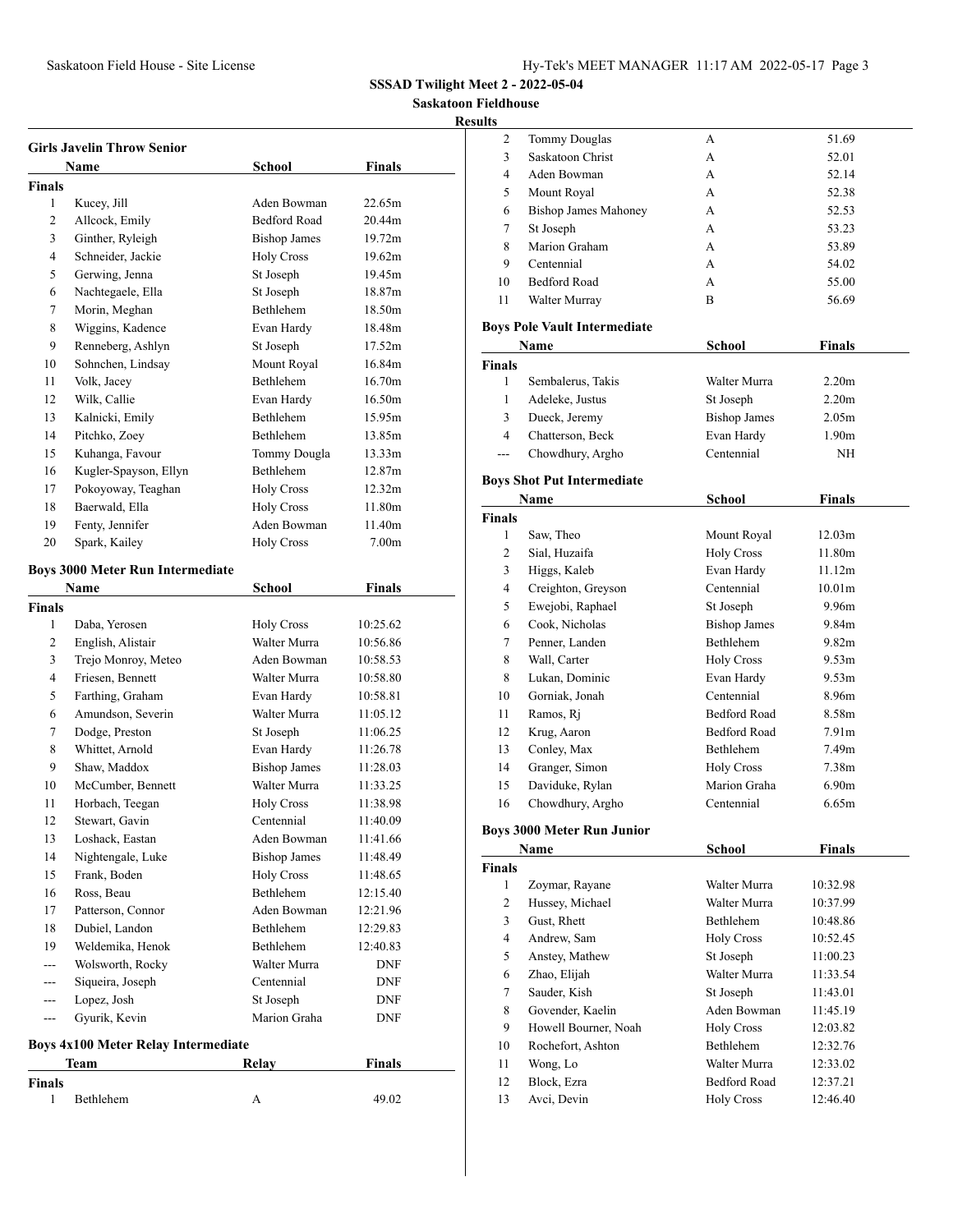**Saskatoon Fieldhouse**

#### **Results**

|                | Finals  (Boys 3000 Meter Run Junior)<br>Name | <b>School</b>       | <b>Finals</b>     |
|----------------|----------------------------------------------|---------------------|-------------------|
| 14             | Zhang, Tom                                   | Centennial          | 12:48.00          |
| 15             | Parker, Sawyer                               | Evan Hardy          | 12:57.16          |
|                |                                              |                     |                   |
|                | <b>Boys 4x100 Meter Relay Junior</b>         |                     |                   |
|                | Team                                         | Relay               | <b>Finals</b>     |
| <b>Finals</b>  |                                              |                     |                   |
| 1              | St Joseph                                    | А                   | 48.24             |
| 2              | Aden Bowman                                  | А                   | 48.51             |
| 3              | <b>Holy Cross</b>                            | A                   | 50.57             |
| $\overline{4}$ | Centennial                                   | А                   | 51.14             |
| 5              | Evan Hardy                                   | А                   | 51.60             |
| 6              | Walter Murray                                | A                   | 52.34             |
| 7              | Bethlehem                                    | A                   | 53.07             |
| 8              | <b>Bedford Road</b>                          | А                   | 53.84             |
| 9              | Mount Royal                                  | А                   | 56.94             |
|                | <b>Boys Pole Vault Junior</b>                |                     |                   |
|                | Name                                         | School              | Finals            |
| <b>Finals</b>  |                                              |                     |                   |
| 1              | Sikora, Christopher                          | <b>Holy Cross</b>   | 2.05 <sub>m</sub> |
| $\overline{c}$ | Anstey, Mathew                               | St Joseph           | 1.75m             |
|                |                                              |                     |                   |
|                | <b>Boys Shot Put Junior</b>                  |                     |                   |
|                | Name                                         | <b>School</b>       | <b>Finals</b>     |
| <b>Finals</b>  |                                              |                     |                   |
| 1              | Sommacal, Noah                               | St Joseph           | 11.64m            |
| 2              | Nickel, Sam                                  | <b>Holy Cross</b>   | 9.87 <sub>m</sub> |
| 3              | Obamwanyi, Churchill                         | St Joseph           | 9.40m             |
| 4              | Toledo, Jhello                               | <b>Bedford Road</b> | 9.34m             |
| 5              | Rochefort, Ashton                            | Bethlehem           | 8.75m             |
| 6              | Hendry, Kiefer                               | <b>Bedford Road</b> | 8.70m             |
| 7              | Nickolayou, Hutton                           | <b>Bishop James</b> | 8.36m             |
| 8              | Sembalerus, Takis                            | Walter Murra        | 6.86m             |
| 9              | Wagner, Noah                                 | Mount Royal         | 6.73 <sub>m</sub> |
| 10             | Elayan Awad, Amjad                           | Mount Royal         | 6.57 <sub>m</sub> |
| 11             | Liu, Joah                                    | Walter Murra        | 6.18m             |
|                | <b>Boys 3000 Meter Run Senior</b>            |                     |                   |
|                | <b>Name</b>                                  | <b>School</b>       | <b>Finals</b>     |
| <b>Finals</b>  |                                              |                     |                   |
| $\mathbf{1}$   | Dosman, Nathaniel                            | Aden Bowman         | 9:49.34           |
| $\mathbf{2}$   | Crosschild, Kinley                           | <b>Bishop James</b> | 10:03.99          |
| 3              | Crosschikd, Jayvin                           | <b>Bishop James</b> | 10:13.43          |
| 4              | Gorniak, Jonathan                            | Centennial          | 10:13.45          |
| 5              | Walsworth, Maclain                           | Walter Murra        | 10:17.23          |
| 6              | Chan, Gilbert                                | Walter Murra        | 10:17.79          |
| $\tau$         | Young, Matthew                               | Evan Hardy          | 10:20.24          |
| 8              | Bargen, Micah                                | Bedford Road        | 10:34.98          |
| 9              | Broderick, Jason                             | Evan Hardy          | 10:35.43          |
| 10             | Heppner, Jacob                               | <b>Bishop James</b> | 11:27.83          |
| 11             | Gresty, Kiefer                               | St Joseph           | 11:33.49          |
| 12             | McKague, Liam                                | Walter Murra        | 11:41.97          |
| 13             | Couture, Paydon                              | Bethlehem           | 11:45.93          |
| 14             | Tarasoff, Dominic                            | Ecole Canadi        | 11:57.52          |
|                |                                              |                     |                   |

| 15 | Akalonu, Brian | <b>Holy Cross</b> | 12:00.29 |
|----|----------------|-------------------|----------|
| 16 | Holzman, Jack  | <b>Holy Cross</b> | 12:00.65 |
| 17 | Krueger, Kyle  | Tommy Dougla      | 12:15.42 |
| 18 | Horbach, Ty    | <b>Holy Cross</b> | 12:16.49 |
| 19 | Siddiqui, Mahd | Tommy Dougla      | 12:43.12 |
| 20 | Shipley, Alex  | Evan Hardy        | 12:58.48 |
| 21 | Prince, Louis  | Ecole Canadi      | 12:59.17 |
|    |                |                   |          |

# **Boys 4x100 Meter Relay Senior**

| <b>Team</b>   |                      | Relay | <b>Finals</b> |
|---------------|----------------------|-------|---------------|
| <b>Finals</b> |                      |       |               |
| 1             | Marion Graham        | А     | 47.25         |
| 2             | Aden Bowman          | А     | 47.42         |
| 3             | Centennial           | А     | 47.65         |
| 4             | St Joseph            | A     | 47.86         |
| 5             | Walter Murray        | А     | 47.93         |
| 6             | Bethlehem            | А     | 50.05         |
| 7             | Evan Hardy           | А     | 50.67         |
| 8             | St Joseph            | B     | 51.18         |
| 9             | ED Feehan            | А     | 51.66         |
| 10            | Centennial           | B     | 51.86         |
| 11            | <b>Holy Cross</b>    | B     | 52.24         |
| 11            | Evan Hardy           | B     | 52.24         |
| 13            | <b>Bedford Road</b>  | А     | 52.98         |
| 14            | <b>Tommy Douglas</b> | А     | 53.42         |
| 15            | <b>Tommy Douglas</b> | B     | 53.93         |
| ---           | <b>Holy Cross</b>    | А     | DQ            |

# **Boys 1600 Sprint Medley Senior**

|                | Team                          | Relay               | <b>Finals</b>     |  |
|----------------|-------------------------------|---------------------|-------------------|--|
| <b>Finals</b>  |                               |                     |                   |  |
| 1              | Walter Murray                 | B                   | 2:40.79           |  |
| 2              | <b>Holy Cross</b>             | A                   | 2:42.05           |  |
| 3              | <b>Bethlehem</b>              | A                   | 2:42.07           |  |
| $\overline{4}$ | St Joseph                     | A                   | 2:44.39           |  |
| 5              | Walter Murray                 | $\mathcal{C}$       | 2:45.90           |  |
| 6              | Walter Murray                 | E                   | 2:54.54           |  |
| 7              | <b>Holy Cross</b>             | B                   | 2:58.00           |  |
| 8              | Evan Hardy                    | A                   | 3:00.61           |  |
| 9              | Walter Murray                 | A                   | 3:02.65           |  |
| 10             | Walter Murray                 | F                   | 3:06.37           |  |
| 11             | Centennial                    | A                   | 3:08.63           |  |
| 12             | Walter Murray                 | D                   | 3:15.20           |  |
| 13             | Walter Murray                 | G                   | 3:15.81           |  |
|                | <b>Boys Pole Vault Senior</b> |                     |                   |  |
|                | Name                          | School              | <b>Finals</b>     |  |
| <b>Finals</b>  |                               |                     |                   |  |
| 1              | Trumbley, Dylan               | <b>Holy Cross</b>   | 3.10 <sub>m</sub> |  |
| 2              | Witt, Ashwin                  | Aden Bowman         | J2.65m            |  |
| 3              | Dimande, Tiago                | <b>Holy Cross</b>   | J2.65m            |  |
| $\overline{4}$ | Kemmer, Blake                 | <b>Bedford Road</b> | J2.50m            |  |
| 4              | Dignean, Brian                | Evan Hardy          | J2.50m            |  |
| 6              | Sweet, Ripley                 | <b>Bedford Road</b> | J2.35m            |  |
| 6              | Walsworth, Maclain            | Walter Murra        | J2.35m            |  |
| 8              | Lovegrove, Troy               | <b>Holy Cross</b>   | J2.35m            |  |
|                |                               |                     |                   |  |